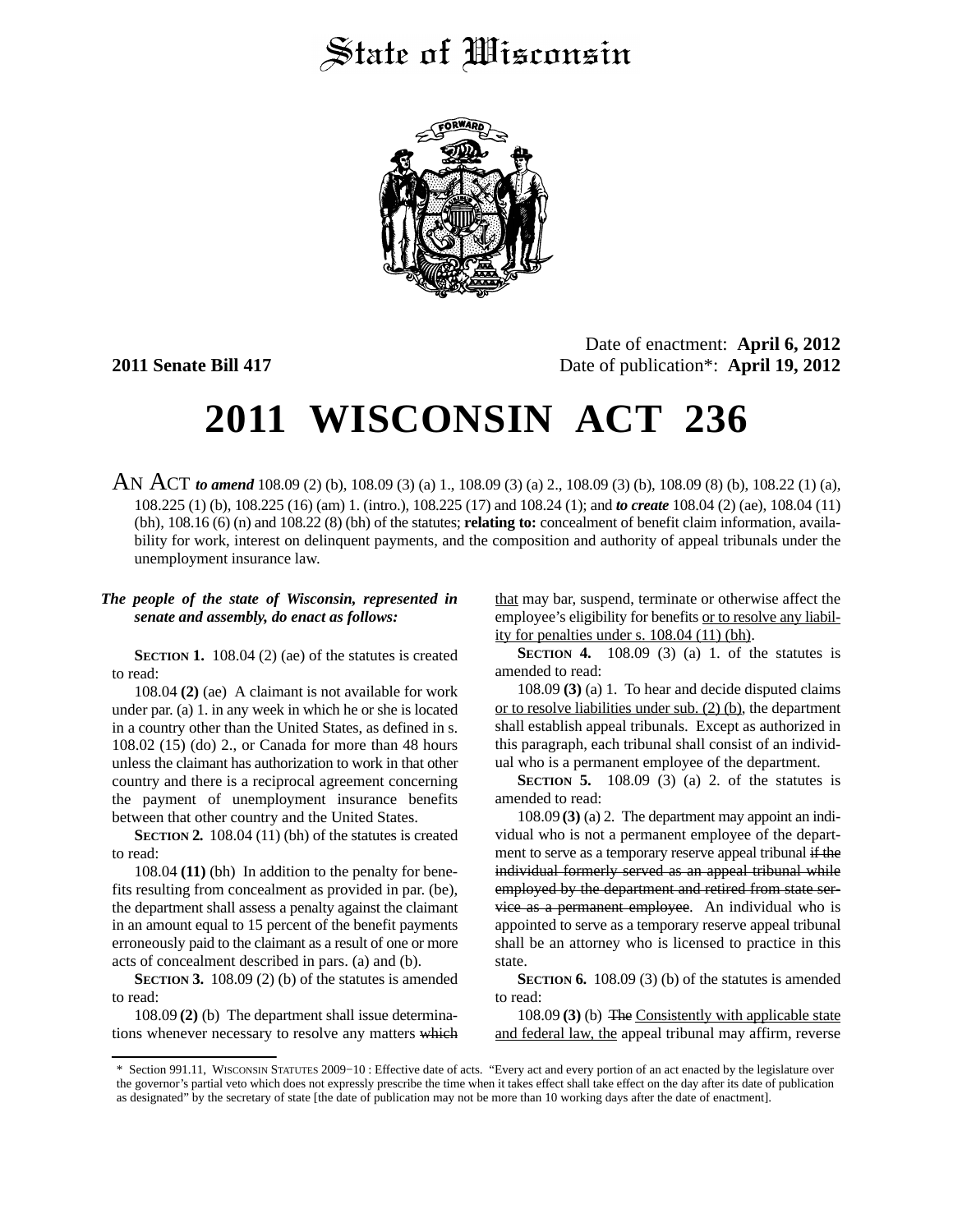or modify the initial determination of the department or set aside the determination and remand the matter to the department for further proceedings, or may remand to the department for consideration of any issue not previously investigated by the department.

**SECTION 7.** 108.09 (8) (b) of the statutes is amended to read:

108.09 **(8)** (b) Any party in a dispute concerning benefit eligibility or liability for overpayment of benefits or a penalty imposed under s. 108.04 (11) (bh), or in any administrative proceeding under this chapter concerning such a dispute, may be represented by counsel or another agent; but no such counsel or agent may together charge or receive from an employee for all such representation in connection with such a dispute a fee which, in the aggregate, exceeds 10% of the maximum benefits at issue unless the department has first approved a specified higher fee. This paragraph does not apply to any fee charged for representation before a court of law.

**SECTION 8.** 108.16 (6) (n) of the statutes is created to read:

108.16 **(6)** (n) Any penalty collected under s. 108.04 (11) (bh).

**SECTION 9.** 108.22 (1) (a) of the statutes is amended to read:

108.22 **(1)** (a) If any employer, other than an employer which has ceased business and has not paid or incurred a liability to pay wages in any quarter following the cessation of business, is delinquent in making by the assigned due date any payment to the department required of it under this chapter, the employer shall pay interest on the delinquent payment at the rate of one percent per that monthly rate that annualized is equal to 9 percent or to 2 percent more than the prime rate as published in the Wall Street Journal as of September 30 of the preceding year, whichever is greater, for each month or fraction thereof that the employer is delinquent from the date such payment became due. If any such employer is delinquent in making any quarterly report under s. 108.205 (1) by the assigned due date, the employer shall pay a tardy filing fee of \$50 for each delinquent quarterly report.

**SECTION 10.** 108.22 (8) (bh) of the statutes is created to read:

108.22 **(8)** (bh) To recover any penalty under s. 108.04 (11) (bh), the department may recoup the amount of the penalty by filing a warrant against a liable individual in the same manner as is provided in this section for collecting delinquent payments from employers.

**SECTION 11.** 108.225 (1) (b) of the statutes is amended to read:

108.225 **(1)** (b) "Debt" means a delinquent contribution or repayment of a benefit overpayment, an assessment under s. 108.04 (11) (cm) a liability incurred under

s. 108.04 (11) (bh), or any liability of a 3rd party for failure to surrender to the department property or rights to property subject to levy after proceedings under sub. (4) (b) and s. 108.10 to determine that liability.

**SECTION 12.** 108.225 (16) (am) 1. (intro.) of the statutes is amended to read:

108.225 **(16)** (am) 1. (intro.) In the case of benefit overpayments or a penalty imposed under s. 108.04 (11) (bh), an individual debtor is entitled to an exemption from levy of 80% of the debtor's disposable earnings, except that:

**SECTION 13.** 108.225 (17) of the statutes is amended to read:

108.225 **(17)** EXEMPTIONS. The first \$1,000 of an account in a depository institution is exempt from any levy to recover a benefit overpayment or penalty imposed under s. 108.04 (11) (bh). No other property is exempt from levy except as provided in sub. (16).

**SECTION 14.** 108.24 (1) of the statutes is amended to read:

108.24 **(1)** Any person who knowingly makes a false statement or representation to obtain any benefit payment under this chapter, either for himself or herself or for any other person, shall be fined not less than \$100 nor more than \$500 or imprisoned not more than 90 days, or both; and each such false statement or representation constitutes a separate offense. This penalty is in addition to any penalty imposed under s. 108.04 (11) (bh).

#### **SECTION 15.**0**Initial applicability.**

(1) The treatment of sections 108.04 (11) (bh), 108.09 (2) (b), (3) (a) 1., and (8) (b), 108.22 (8) (bh), 108.225 (1) (b), (16) (am) 1. (intro.), and (17) and 108.24 (1) of the statutes first applies with respect to overpayments established by the department of workforce development after the effective date of this subsection.

(1g) The treatment of sections 108.04 (11) (bh), 108.09 (2) (b), (3) (a) 1., and (8) (b), 108.22 (8) (bh), 108.225 (1) (b), (16) (am) 1. (intro.), and (17) and 108.24 (1) of the statutes first applies with respect to weeks of unemployment beginning with the first Sunday that follows the 180th day beginning after the effective date of this subsection.

(1r) The treatment of section  $108.16$  (6) (n) of the statutes first applies with respect to overpayments established by the department of workforce development after October 21, 2013.

(2) The treatment of section 108.04 (2) (ae) of the statutes first applies with respect to weeks of unemployment beginning on the effective date of this subsection.

(3) The treatment of section  $108.22$  (1) (a) of the statutes first applies with respect to accrual of interest for the 4th month beginning after the effective date of this subsection.